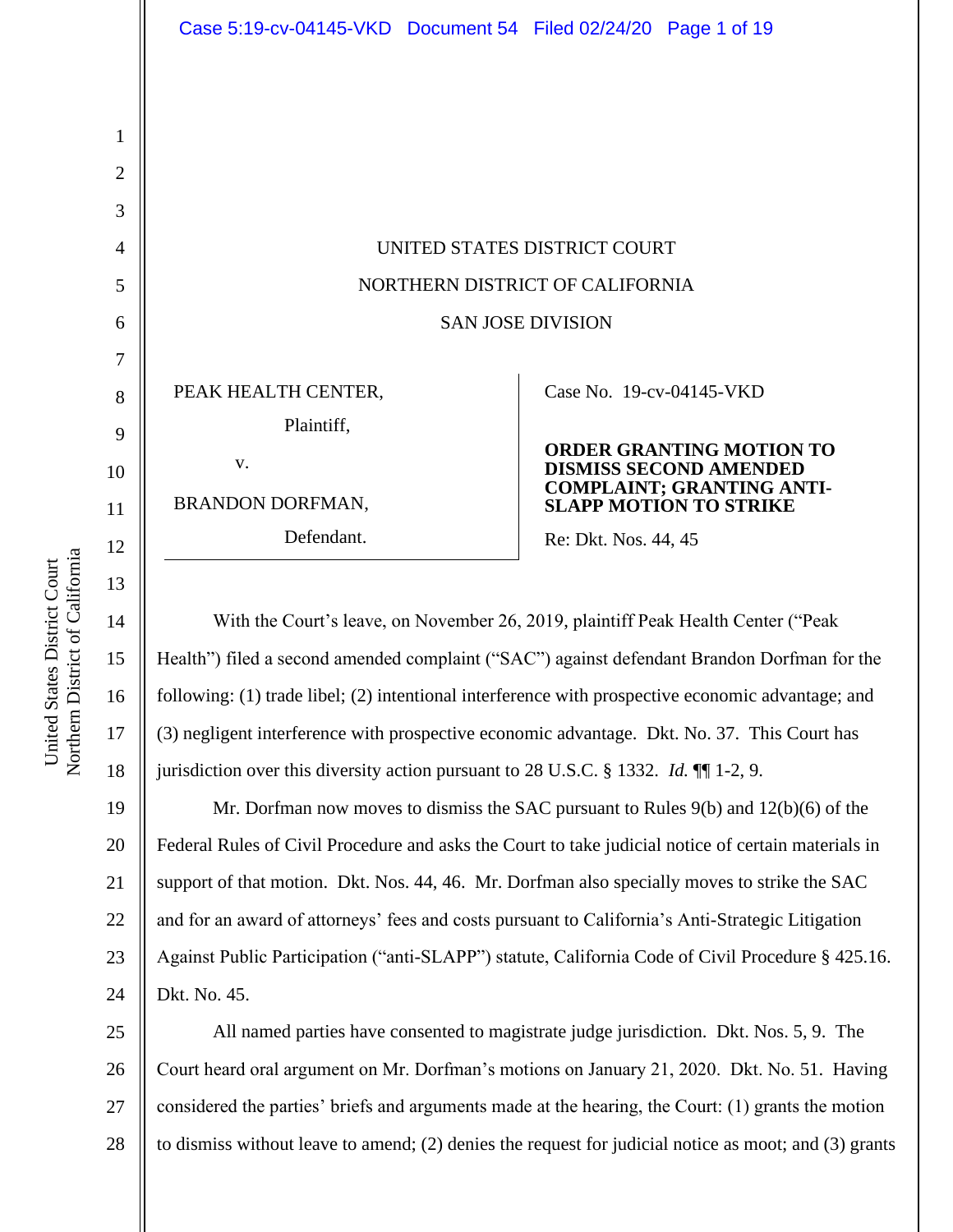the anti-SLAPP motion.

1

2

3

4

5

6

7

8

9

10

### **I. BACKGROUND<sup>1</sup>**

Peak Health is a developer, seller, and distributor of plant-based pharmaceuticals and supplements with an office in California. Dkt. No. 37 ¶ 1. Peak Health says that one of its principals developed a strain of *Humulus yunnanensis*, a hops plant, as a source of cannabidiol ("CBD"), a substance typically derived from hemp or cannabis and used to treat various medical conditions. *Id.* ¶ 13. Because hemp and cannabis are subject to legal restrictions and social stigma, the ability to obtain CBD from another source—such as a legal hops plant—is highly valuable. *See id.* Peak Health purports to be the sole source of CBD derived from *Humulus yunnanensis* and sells CBD-based products under various trademarks, including "Kriya" and "ImmunAG." *Id.*

Northern District of California Northern District of California United States District Court United States District Court

11 12 13 14 15 16 17 18 19 20 21 22 23 24 25 At the time of the events described in the amended complaint, Mr. Dorfman was the editorin-chief and a writer for PotNetwork Holdings, Inc. ("PotNetwork"), a company that produces and distributes cannabis and hemp products (including CBD products) and that also publishes news concerning the cannabis and hemp industries on its website. *Id.* ¶ 3. In early 2019, Mr. Dorfman contacted Peak Health principal Bomi Joseph for an article Mr. Dorfman planned on writing, which Peak Health says was intended to disparage Peak Health, a PotNetwork competitor. *Id.* ¶¶ 4, 14. Mr. Dorfman questioned Mr. Joseph's background and the origin and source of the CBD used in Peak Health's products. *Id.* Peak Health described Mr. Dorfman's demeanor as demonstrating "disdain and animus towards Mr. Joseph." *Id.* ¶ 15. Mr. Joseph directed Peak Health's public relations agency to provide Mr. Dorfman with documents that were "proof" that Peak Health's CBD originated from *Humulus yunnanensis* plants grown in India and that an independent laboratory had tested and verified Peak Health's CBD as not derived from cannabis or hemp, as well as Mr. Joseph's patent filings for inventions related to *Humulus yunnanensis*. *Id.* ¶¶ 14, 16.

<sup>27</sup> 28  $1$  Unless otherwise noted, the following factual allegations are taken from the SAC, and they are accepted as true for purposes of the motion to dismiss. *See Reese v. BP Exploration (Alaska) Inc.*, 643 F.3d 681, 690 (9th Cir. 2011).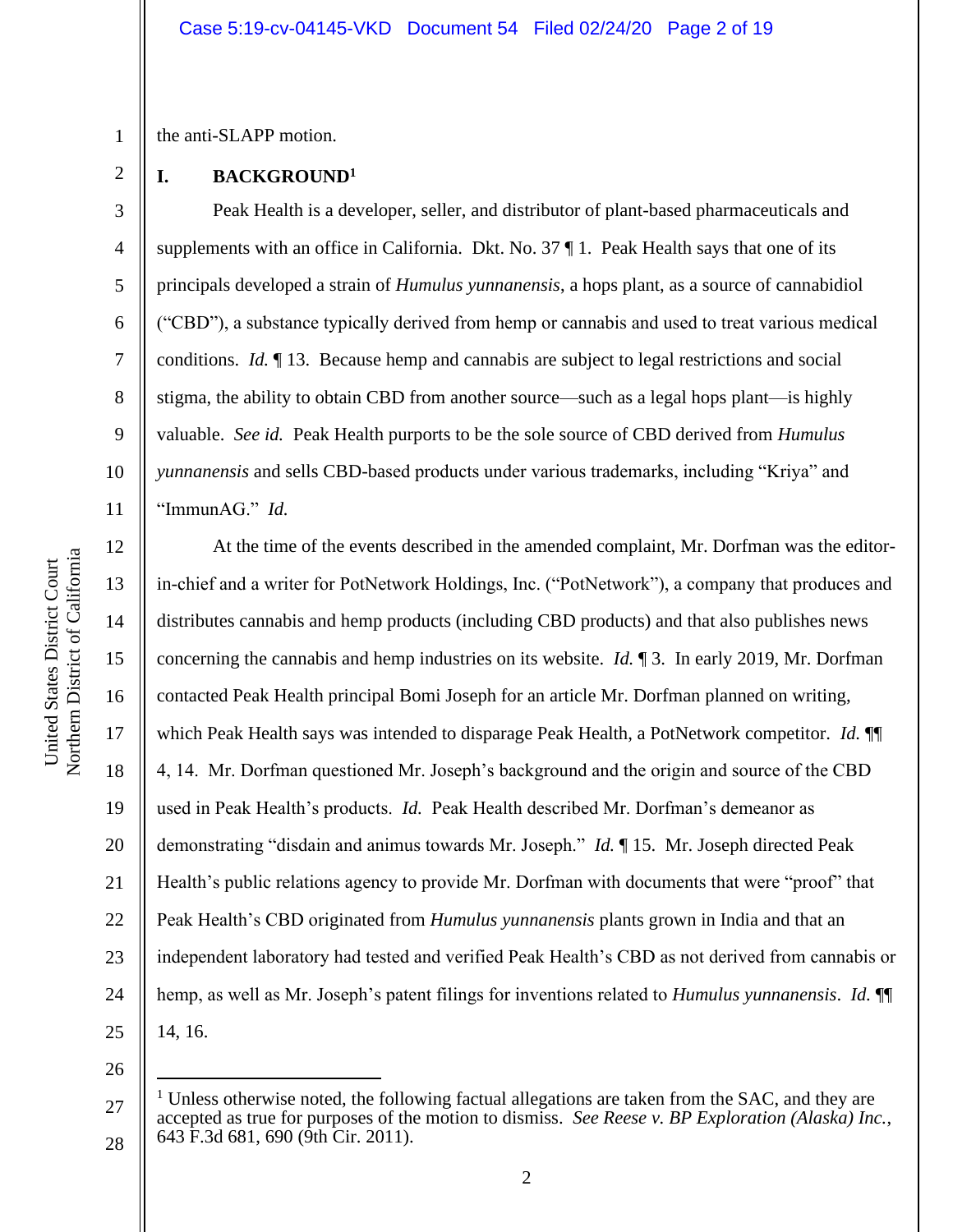### Case 5:19-cv-04145-VKD Document 54 Filed 02/24/20 Page 3 of 19

1

2

3

4

5

6

7

8

9

10

11

12

13

14

15

16

17

18

19

20

21

22

23

24

25

On February 22, 2019, Mr. Dorfman published an article on the PotNetwork website entitled, "*A PotNetwork News investigative report: Bomi Joseph's 'hops-derived' CBD was a world-changing cannabis alternative fought over by Isodiol and Medical Marijuana, Inc. But he lied about his discovery—and his identity*" ("the article"), which is attached as Exhibit A to the SAC. *Id.* ¶ 4. In the article, Mr. Dorfman writes that Peak Health's and Mr. Joseph's claims about Peak Health products were inaccurate and fraudulent. *Id.* ¶ 18. The article asserts that CBD derived from hops is fiction and that Peak Health's "*Humulus kriya*" hops plant does not exist.<sup>2</sup> *Id.*, Ex. A at 3, 5, 11–12. The article also includes statements about Mr. Joseph personally: that his real name is Moses Sunith Prasad Joseph, that Mr. Joseph's publications about *Humulus kriya* and CBD were plagiarized from others' legitimate peer-reviewed publications, that he is a convicted felon who served prison time for defrauding various banks of \$20 million in the early 2000s, and that he pled guilty in January 2019 to using a false name on a passport application. *Id.* at 2–3, 7–12.

In its SAC, Peak Health challenges the same seven statements to which it objected in its first amended complaint ("FAC"). *Compare id.* ¶¶ 20-21 *with* Dkt. No. 8 ¶¶ 20-21. Peak Health identifies the following three statements as either false or made with reckless disregard for the truth:

- Statement 1: "The discovery of cannabidiol from Humulus kriya is a fraudulent one, based on plagiarized research and outright deception." Dkt. No. 37 ¶ 20(A).
- Statement 2: "Mr. Joseph claimed to have found the world's first alternative source of highly-bioactive CBD through his organization, Peak Health Center in Los Gatos, California, deceit that garnered him favorable press, speaking engagements, and financial gain. In fact, based on his plagiarized research and dubious claims, Mr. Joseph secured himself deals with two publicly-traded companies in the cannabis sector, Isodiol and Medical Marijuana Inc." *Id.* ¶ 20(B).
- Statement 3: "This time around [Mr. Joseph] may very well have stolen from little old ladies, or the sick and injured—from anyone who purchased ImmunAg or Real

<sup>26</sup>

<sup>27</sup> 28 <sup>2</sup> The article explains this assertion as follows: "The designation *Humulus kriya* itself is a falsehood  $\ldots$ . The correct writing would be Humulus yuannenis [sic] var. 'Kriya,' but only if the variety is registered officially can one add 'var. Kriya.' . . . .[W]hen Mr. Joseph wrote *Humulus kriya*, he mislead the public, as his variety is neither a species and very probably not a registered variety." *Id.*, Ex. A at 5.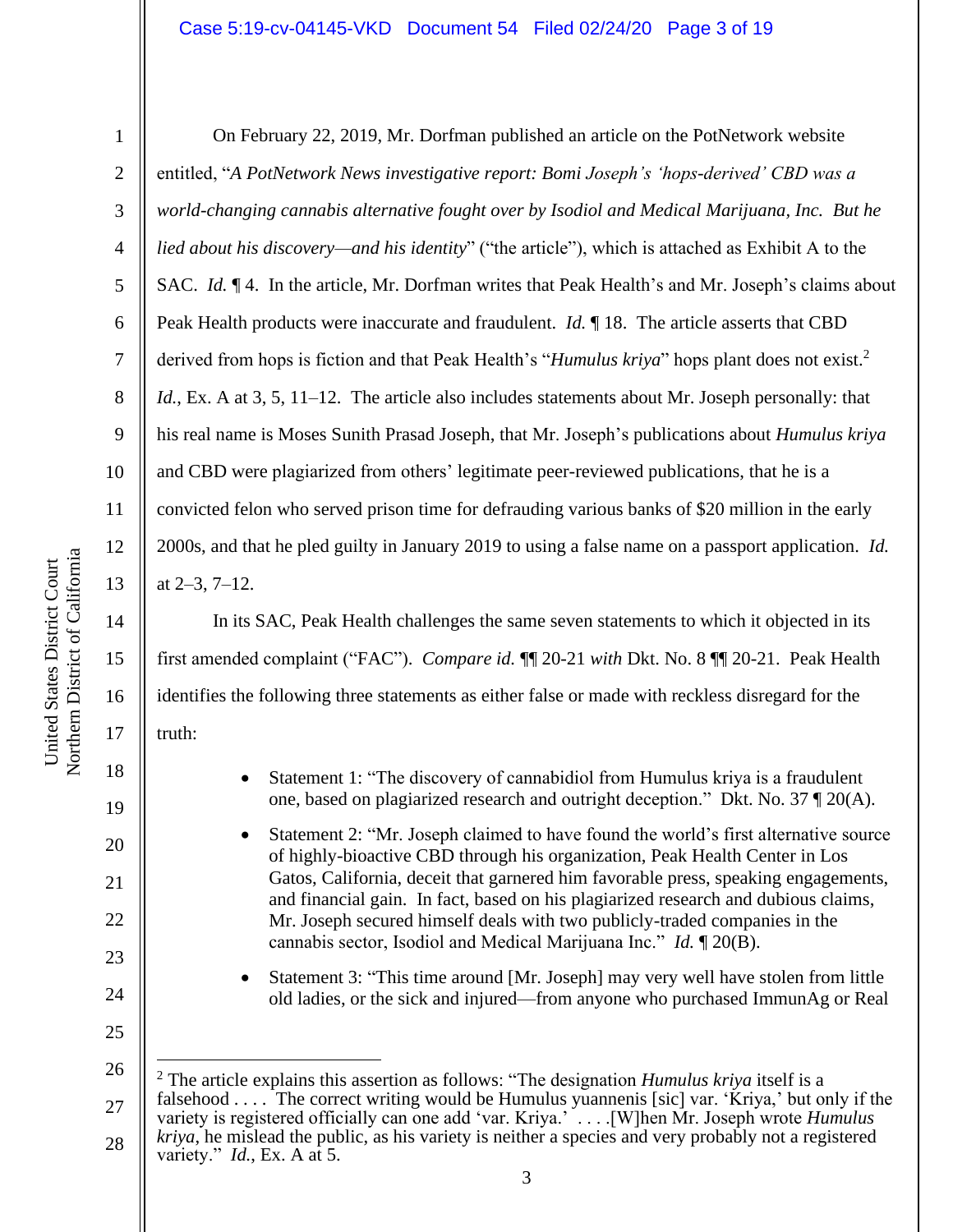### Case 5:19-cv-04145-VKD Document 54 Filed 02/24/20 Page 4 of 19

Scientific Humulus Oil or one of its derivatives in hopes of curing some pain." *Id.*  $\P$  20(C).

In addition, Peak Health identifies four statements, all of which quote Dr. Volker Christoffel (one of the researchers whose work Mr. Joseph allegedly plagiarized), as made maliciously or with reckless disregard for the truth:

- Statement 4: "'The whole story with CBD from hop is insane,' Dr. Christoffel told PotNetwork via email. 'By the phylogenetic relatedness it MIGHT be possible, that some hop varieties may have genes and express i.e., form cannabinoids—the biochemical pathways are not so different and there is a theoretical possibility I would not exclude a priori. BUT these are definitively only traces.'" *Id.* ¶ 21(D).
- Statement 5: "Point blank, Dr. Christoffel stated that hops, or Humulus kriya, does not have enough traces of CBD to make it a viable product." *Id.* ¶ 21(E).
- Statement 6: "There is nothing, nothing worth,' [Dr. Christoffel] continued. 'It is just marketing to drive their shares.'" *Id.* ¶ 21(F).
- Statement 7: "And as Dr. Christoffel told PotNetwork News via email, the idea of bioactivity sold by Mr. Joseph would seem to be a canard." *Id.* ¶ 21(G).

Peak Health says that reliance on Dr. Christoffel was reckless and misguided, because Dr. Christoffel never performed or reviewed any kind of chemical analysis on Peak Health's *Humulus yunnanensis*-derived CBD. *Id.* ¶¶ 21(D), 22-24. Moreover, Peak Health says, the article fails to disclose the fact that Dr. Christoffel is a managing director of yet another cannabis-based pharmaceutical company that competes with Peak Health and is therefore not an independent expert as the article implies. *Id.* ¶ 24.

Peak Health contends that the article was intended to harm its commercial interests, and that Mr. Dorfman's purpose in publishing it was commercial, not journalistic. *Id.* ¶ 26. Because of the article, Peak Health says it suffered harm to its reputation and lost business opportunities worth at least \$10 million—specifically, Peak Health asserts that it had pending contracts with Kannaway/Marijuana Inc., Golden Leaf Holdings, and Full Impact LLC, who refused to pay Peak Health for products received or withdrew from the contracts after the publication of the article, causing Peak Health to lose \$1.2 million per contract. *Id.* ¶¶ 29-38.

Mr. Dorfman filed his motion to dismiss the SAC and his anti-SLAPP motion on December 17, 2019. Dkt. Nos. 44, 45. Peak Health's responses were due on December 31, 2019.

1

2

3

4

5

6

7

8

9

10

11

12

13

14

15

16

17

18

19

20

21

22

23

24

25

26

27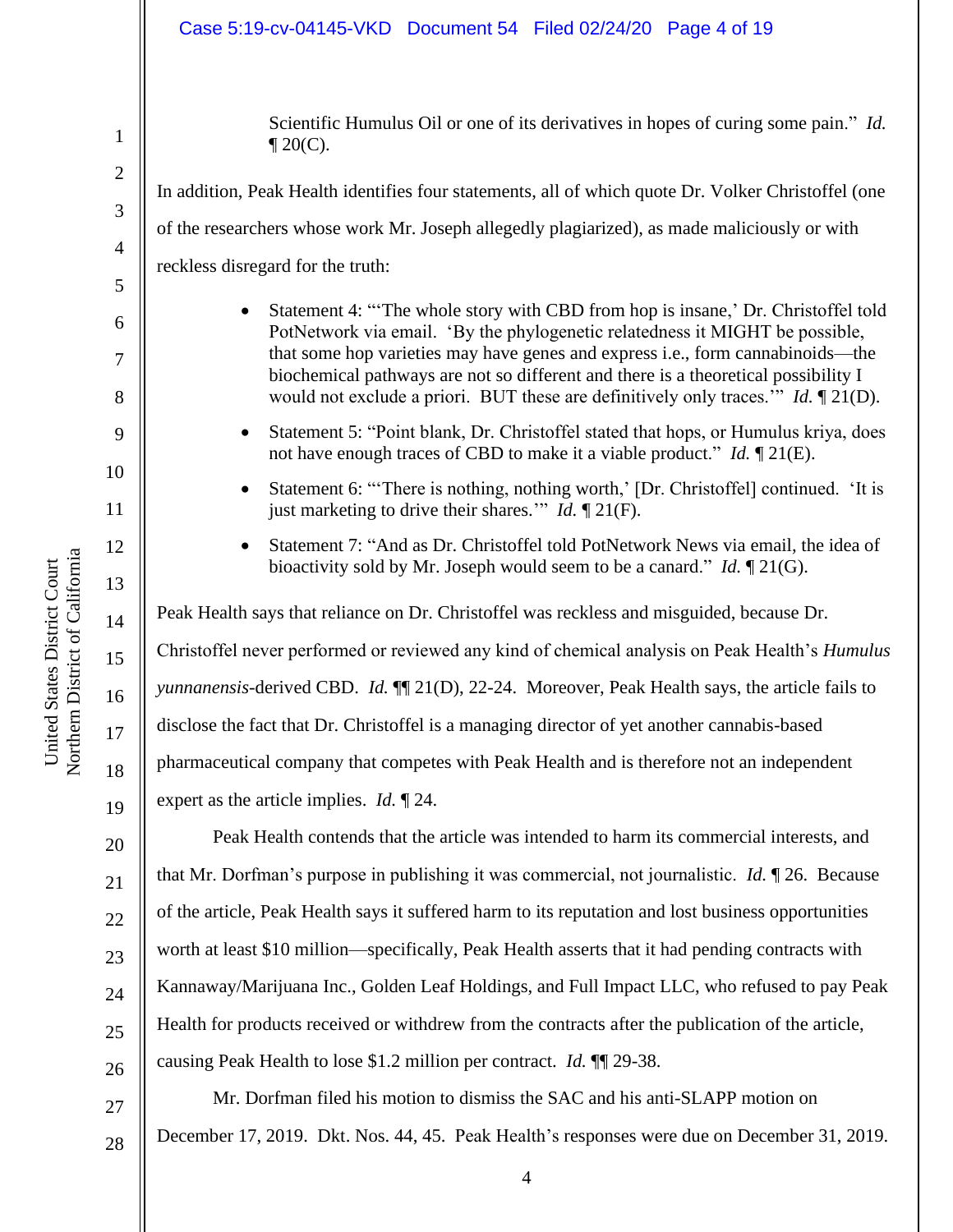Civ. L.R. 7-3(a). However, Peak Health did not file its opposition briefs until January 3, 2019. Dkt. Nos. 47, 48. Peak Health's counsel submitted a declaration stating that he had been in trial between December 16 and 19 and his assistant failed to notify him that the pending motions had been filed. Dkt. No. 49 ¶¶ 3-4. Counsel then left for vacation between December 22 and January 1, during which he became ill. *Id.* ¶ 5. He states that he did not become aware of the pending motions until January 1, 2020. *Id.* ¶ 6. Peak Health did not seek an extension of its deadline to oppose the motions. *See* Civ. L.R. 6-1(b), 6-3.

Peak Health has not shown good cause for excusing counsel's lack of diligence. However, as Mr. Dorfman does not assert that he has suffered any prejudice as the result of Peak Health's late-filed opposition briefs, the Court will consider Peak Health's opposition briefs in the interest of deciding the motions on their merits. *See, e.g.*, *Koop v. Amco Ins. Co.*, No. 16-cv-01963-LB, 2016 WL 3500121, at \*2 (N.D. Cal. June 27, 2016) (considering late-filed brief because opposing party identified no resulting prejudice).

# **II. LEGAL STANDARD**

### **A. Rule 12(b)(6)**

16 17 18 19 20 21 22 23 24 25 26 "A motion to dismiss under Federal Rule of Civil Procedure 12(b)(6) for failure to state a claim upon which relief can be granted 'tests the legal sufficiency of a claim.'" *Conservation Force v. Salazar*, 646 F.3d 1240, 1241–42 (9th Cir. 2011) (quoting *Navarro v. Block*, 250 F.3d 729, 732 (9th Cir. 2001)). When determining whether a claim has been stated, the Court accepts as true all well-pled factual allegations and construes them in the light most favorable to the plaintiff. *Reese v. BP Exploration (Alaska) Inc.*, 643 F.3d 681, 690 (9th Cir. 2011). While a complaint need not contain detailed factual allegations, it "must contain sufficient factual matter, accepted as true, to 'state a claim to relief that is plausible on its face.'" *Ashcroft v. Iqbal*, 556 U.S. 662, 678 (2009) (quoting *Bell Atl. Corp. v. Twombly*, 550 U.S. 544, 570 (2007)). A claim is facially plausible when it "allows the court to draw the reasonable inference that the defendant is liable for the misconduct alleged." *Id.*

27 28 Documents appended to the complaint, incorporated by reference in the complaint, or which properly are the subject of judicial notice may be considered along with the complaint when

1

2

3

4

5

6

7

8

9

10

11

12

13

14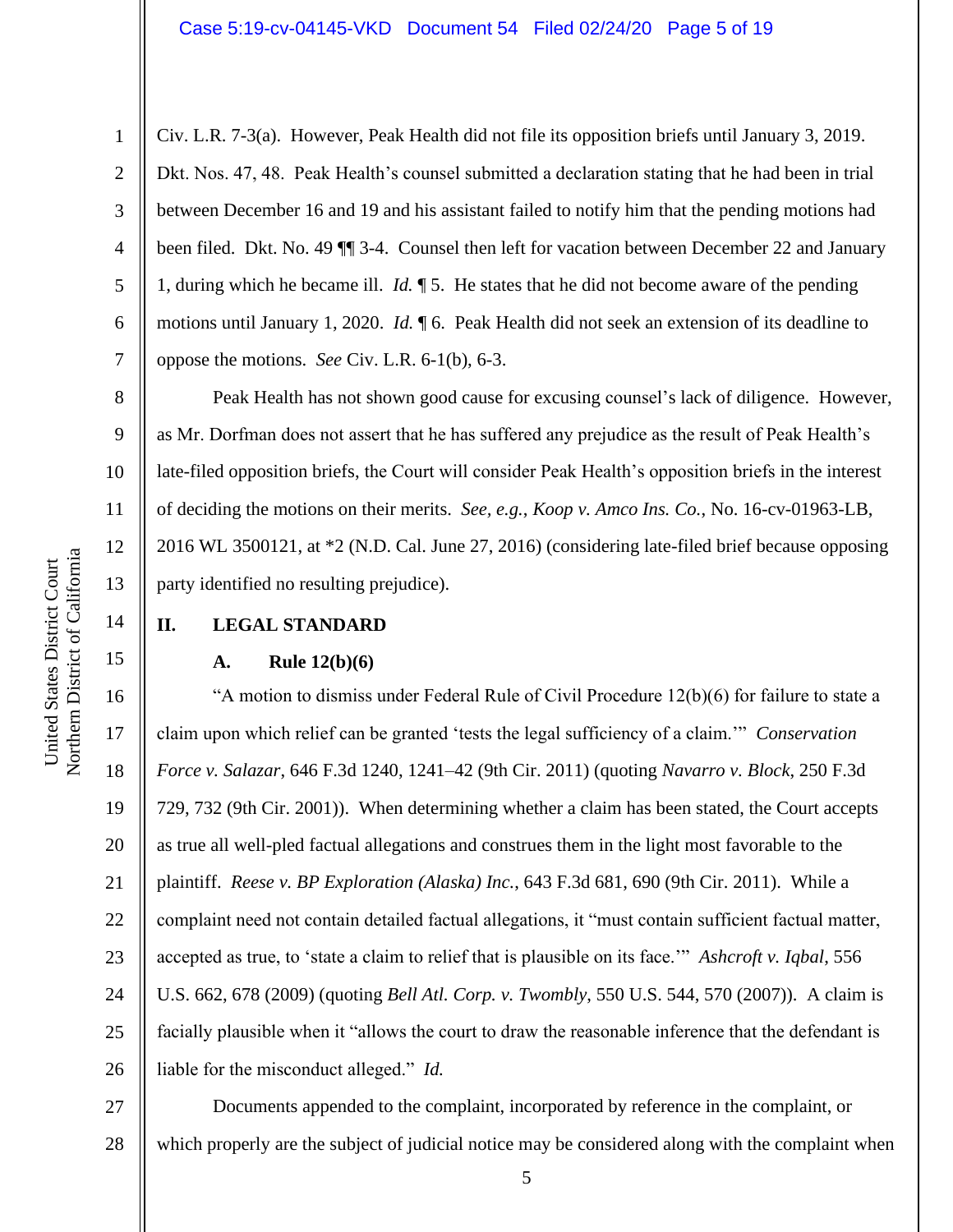deciding a Rule 12(b)(6) motion. *Khoja v. Orexigen Therapeutics*, 889 F.3d 988, 998 (9th Cir. 2018); *see also Hal Roach Studios, Inc. v. Richard Feiner & Co., Inc.*, 896 F.2d 1542, 1555 n.19 (9th Cir. 1990); *MGIC Indem. Corp. v. Weisman*, 803 F.2d 500, 504 (9th Cir. 1986).

A court generally may not consider any material beyond the pleadings when ruling on a Rule 12(b)(6) motion. If matters outside the pleadings are considered, "the motion must be treated as one for summary judgment under Rule 56." Fed. R. Civ. P. 12(d). However, a court may consider matters that are "capable of accurate and ready determination by resort to sources whose accuracy cannot reasonably be questioned." *Roca v. Wells Fargo Bank, N.A.*, No. 15-cv-02147- KAW, 2016 WL 368153, at \*3 (N.D. Cal. Feb. 1, 2016) (quoting Fed. R. Evid. 201(b)). A court may take notice of public records, but not of disputed facts stated in public records. *Khoja*, 899 F.3d at 999 (citing *Lee v. City of Los Angeles*, 250 F.3d 668, 689 (9th Cir. 2001)).

# **B. Rule 9(b)**

Rule 9(b) requires that allegations of fraud be stated with particularity. Specifically, averments of fraud must "be accompanied by 'the who, what, when, where, and how' of the misconduct charged." *Vess v. Ciba-Geigy Corp. USA*, 317 F.3d 1097, 1106 (9th Cir. 2003) (quoting *Cooper v. Pickett*, 137 F.3d 616, 627 (9th Cir. 1997)). When an "entire claim within a complaint[] is grounded in fraud and its allegations fail to satisfy the heightened pleading requirements of Rule 9(b), a district court may dismiss the . . . claim." *Id.* at 1107. A motion to dismiss a complaint under Rule 9(b) for failure to plead with particularity is "the functional equivalent of a motion to dismiss under Rule 12(b)(6) for failure to state a claim." *Id.*

21

1

2

3

4

5

6

7

8

9

10

11

12

13

14

15

16

17

18

19

20

# **C. Anti-SLAPP Motion to Strike**

22 23 24 25 26 27 28 "Anti-SLAPP statutes are designed to allow the early dismissal of meritless lawsuits aimed at chilling expression through costly, time-consuming litigation." *Gardner v. Martino*, 563 F.3d 981, 986 (9th Cir. 2009) (quotation marks and citation omitted). California's anti-SLAPP statute provides that "[a] cause of action against a person arising from any act of that person in furtherance of the person's right of petition or free speech under the United States Constitution or the California Constitution in connection with a public issue shall be subject to a special motion to strike, unless the court determines that the plaintiff has established that there is a probability that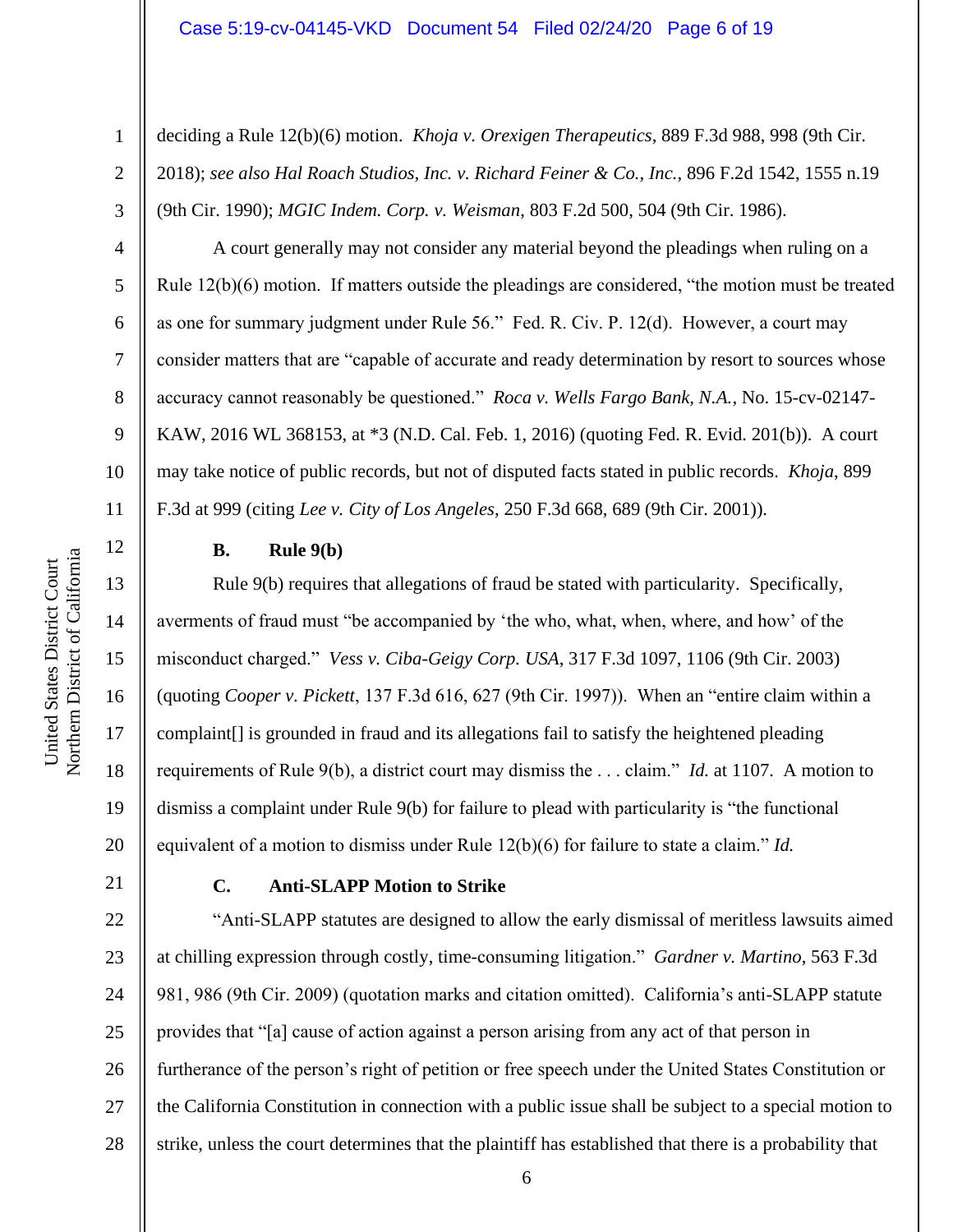the plaintiff will prevail on the claim." Cal. Civ. Proc. Code  $\S$  425.16(b)(1). A defendant in federal court may bring an anti-SLAPP motion with respect to California state law claims asserted under either diversity jurisdiction or supplemental jurisdiction. *Jen v. City & Cty. of San Francisco*, No. 15-CV-03834-HSG, 2016 WL 3669985, at \*11 (N.D. Cal. July 11, 2016). The anti-SLAPP statute does not apply to claims asserted under federal law. *Hilton v. Hallmark Cards*, 599 F.3d 894, 901 (9th Cir. 2010).

7 8

9

10

11

12

13

14

15

16

17

18

19

20

1

2

3

4

5

6

# **III. REQUEST FOR JUDICIAL NOTICE**

When resolving a motion to dismiss for failure to state a claim, a court's review is generally limited to the four corners of the complaint. *Allarcom Pay Television. Ltd. v. Gen. Instrument Corp.*, 69 F.3d 381, 385 (9th Cir. 1995). However, a court may look to exhibits attached to the complaint and documents incorporated by reference into the complaint. *See Hal Roach Studios*, 896 F.2d at 1555 n.19; *Van Buskirk v. Cable News Network, Inc.*, 284 F.3d 977, 980 (9th Cir. 2002). Documents upon whose contents the complaint necessarily relies—even if the complaint does not explicitly allege their contents—and whose authenticity and relevance are uncontested, are considered incorporated by reference. *See Coto Settlement v. Eisenberg*, 593 F.3d 1031, 1038 (9th Cir. 2010); *Knievel v. ESPN*, 393 F.3d 1068, 1076–77 (9th Cir. 2005). The Court may, in addition, take into account material that is properly the subject of judicial notice. *Khoja*, 889 F.3d at 998. Judicial notice may be taken of a fact not subject to reasonable dispute because it either is generally known within the trial court's territorial jurisdiction, or readily can be determined from sources whose accuracy cannot reasonably be questioned. Fed. R. Evid. 201(b).

21 22 23 24 25 26 27 28 Mr. Dorfman asks the Court to take judicial notice of the following documents in support of his motion to dismiss and his anti-SLAPP motion: (1) a Peak Health press release dated March 19, 2018; (2) a Peak Health press release dated June 14, 2018; (3) a Peak Health press release date February 13, 2019; (4) various Internet articles concerning Peak Health and Mr. Joseph; and (5) excerpts of the transcript of the October 29, 2019 hearing before the Court in this action. Dkt. No. 46-1, Exs. 1-5. Peak Health objects to Mr. Dorfman's request on three grounds: (1) the Court lacks the authority to judicially notice the documents; (2) the documents contain hearsay and lack authentication, and (3) no foundation exists for the Court to take judicial notice. Dkt. No. 47 at 8;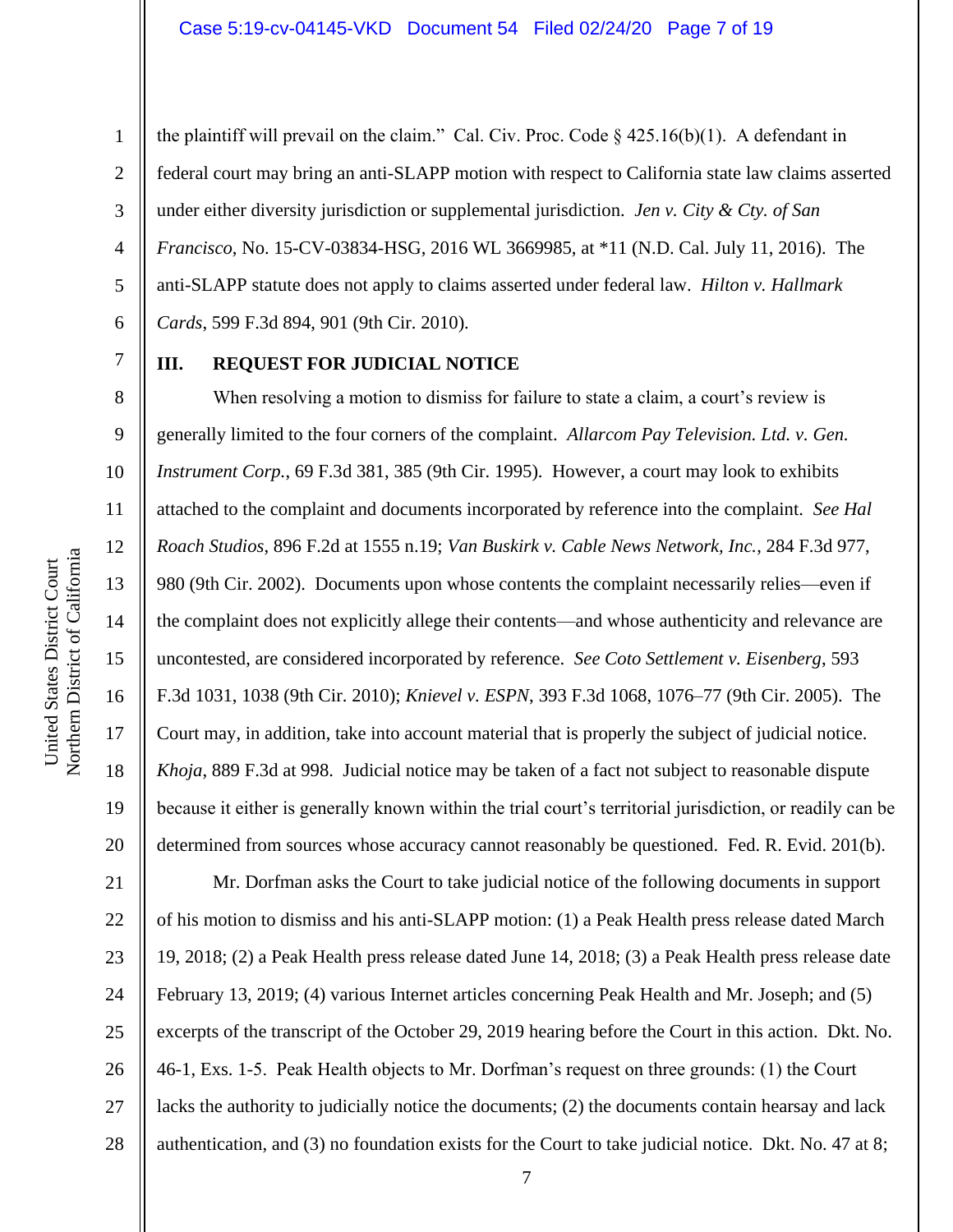3

4

5

6

7

8

9

10

11

12

13

14

15

16

17

18

Dkt. No. 48 at 8.

The Court finds that it need not rely on the documents for which Mr. Dorfman requests notice in order to decide the motion to dismiss and anti-SLAPP motion to strike. Accordingly, the Court denies Mr. Dorfman's request for judicial notice and denies Peak Health's objections as moot.

## **IV. MOTION TO DISMISS**

Mr. Dorfman moves to dismiss the SAC on the following grounds: (1) as a limited-purpose public figure, Peak Health fails to adequately plead that Mr. Dorfman acted with actual malice; (2) the challenged statements are not actionable under the First Amendment because they are subjective interpretations of fully disclosed and unchallenged facts; and (3) the SAC fails to meet the heightened pleading standard of Rule 9(b) by adequately pleading falsity. Dkt. No. 44.

Northern District of California Northern District of California United States District Court United States District Court

# **A. Actual Malice**

Mr. Dorfman moves to dismiss all claims in the SAC under Rule 12(b)(6) based on the argument that Peak Health is a limited-purpose public figure that must satisfy a heightened pleading standard of actual malice. Dkt. No. 44 at 20–24. Although Peak Health appears not to contest its status as a limited-purpose public figure, it objects to this ground for dismissal on the basis that Mr. Dorfman could have raised it on his previous motion to dismiss the FAC but did not. Dkt. No. 47 at 7–8.

19 20 21 22 23 24 25 26 27 28 Federal Rule of Civil Procedure  $12(g)(2)$  provides, with exceptions that do not apply here: "[A] party that makes a motion under this rule must not make another motion under this rule raising a defense or objection that was available to the party but omitted from its earlier motion." Fed. R. Civ. P. 12(g)(2). In other words, "a defendant who fails to assert a failure-to-state-a-claim defense in a pre-answer Rule 12 motion cannot assert that defense in a later pre-answer motion under Rule 12(b)(6)." *In re Apple iPhone Antitrust Litig.*, 846 F.3d 313, 318 (9th Cir. 2017). Instead, under Rule  $12(g)(2)$  and Rule  $12(h)(2)$ , a party that seeks to assert a defense pertaining to a failure to state a claim that was available but omitted from an earlier Rule 12 motion can only do so in a pleading, a Rule 12(c) motion, or at trial. *Id.*; *Hernandez v. City of San Jose*, 241 F. Supp. 3d 959, 984–85 (N.D. Cal. 2017).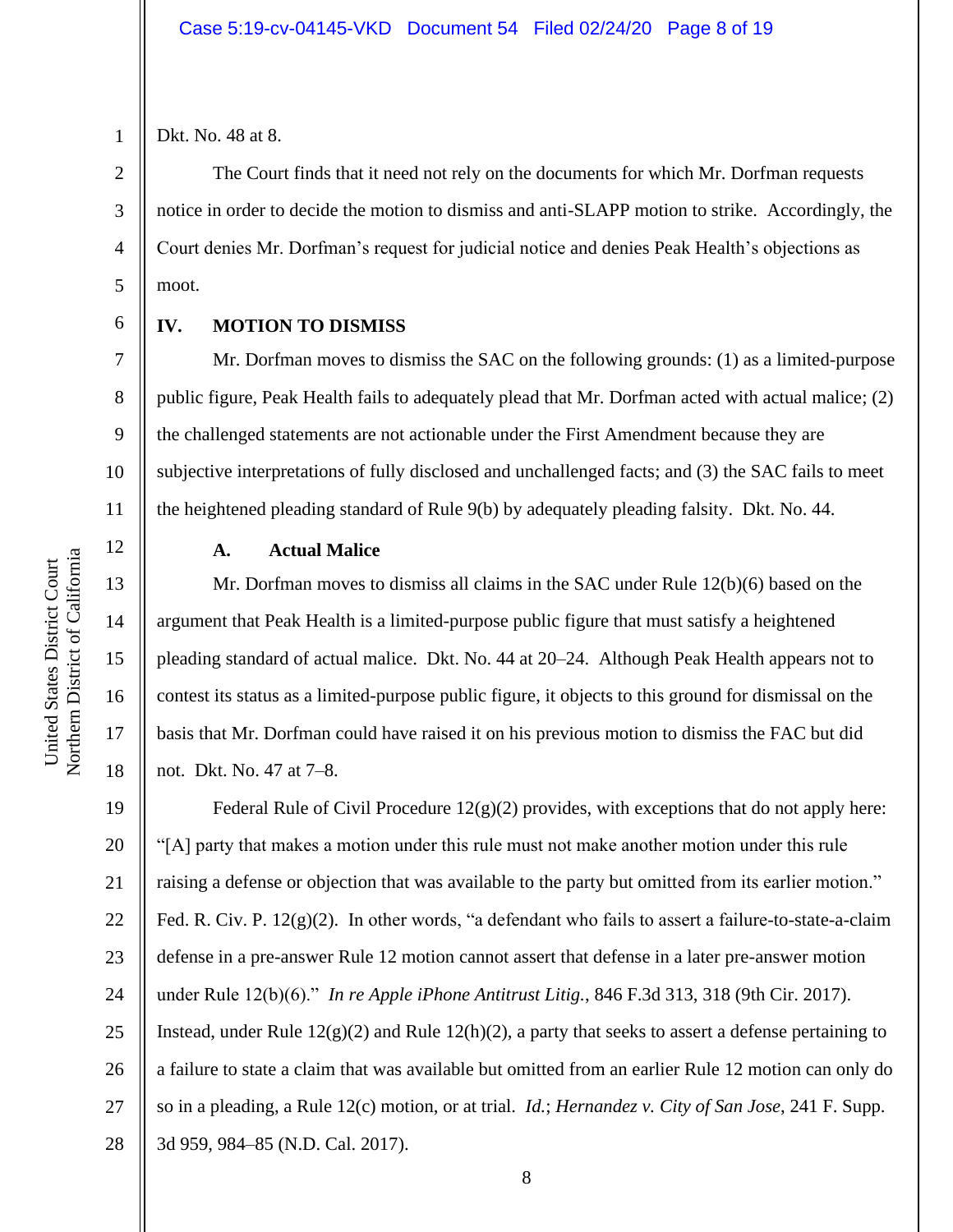2

3

4

5

6

7

8

9

10

11

12

13

14

15

16

17

18

19

20

21

At the hearing, Mr. Dorfman acknowledged that he could—and should—have raised his actual malice argument earlier, but he chose not to do so in favor of other arguments he believed were more significant. Because the allegations of the SAC do not differ substantially from those of the FAC, and because the actual malice argument was available to Mr. Dorfman during his previous motion to dismiss, the Court finds that Rule  $12(g)(2)$  does not permit Mr. Dorfman to raise that argument on his second motion to dismiss. *Hernandez*, 241 F. Supp. 3d at 985 (ruling that defendants may not raise immunity defense for the first time in a second-round motion to dismiss when defense was reasonably available to defendants at the time of the first motion to dismiss); *Ojmar US, LLC v. Security People, Inc.*, No. 16-cv-04948-HSG, 2017 WL 5495912, at \*4 (N.D. Cal. Nov. 16, 2017) (same).

Accordingly, the Court does not consider Mr. Dorfman's actual malice argument.

## **B. First Amendment**

As he did in his earlier motion to dismiss the FAC, Mr. Dorfman contends that the First Amendment protects the entire article because it contains opinions or subjective interpretations based on fully disclosed facts. Dkt. No. 44 at 10–20. The Court previously held that challenged statements 3, 6, and 7 qualify for First Amendment protection as rhetorical characterizations or statements of opinion, but that statements 1, 2, 4, and 5 could not be so easily disposed of, as they appeared to include or imply assertions of fact. Dkt. No. 36 at 13–17. In so finding, the Court particularly noted the context of the article, which is presented as a work of investigative journalism, rather than the personal viewpoint of its author. Read in context, the Court concluded that aspects of statements 1, 2, 4, and 5 are capable of being proved true or false. *Id.*

22 23 24 25 26 27 Mr. Dorfman again argues that the article reflects his opinion or subjective interpretation of objective facts, and that his full disclosure of the facts upon which that opinion or interpretation relies qualifies the entire article for First Amendment protection. Dkt. No. 44 at 10–20. However, a recitation of underlying facts does not automatically immunize any statement that follows, just as labeling a statement "opinion" or "interpretation" does not render it impervious to challenge. A statement that contains or implies a false assertion of fact is actionable even if it is couched as a statement of "opinion." *Milkovich v. Lorain Journal Co.*, 497 U.S. 1, 18–19 (1990); *see also*

9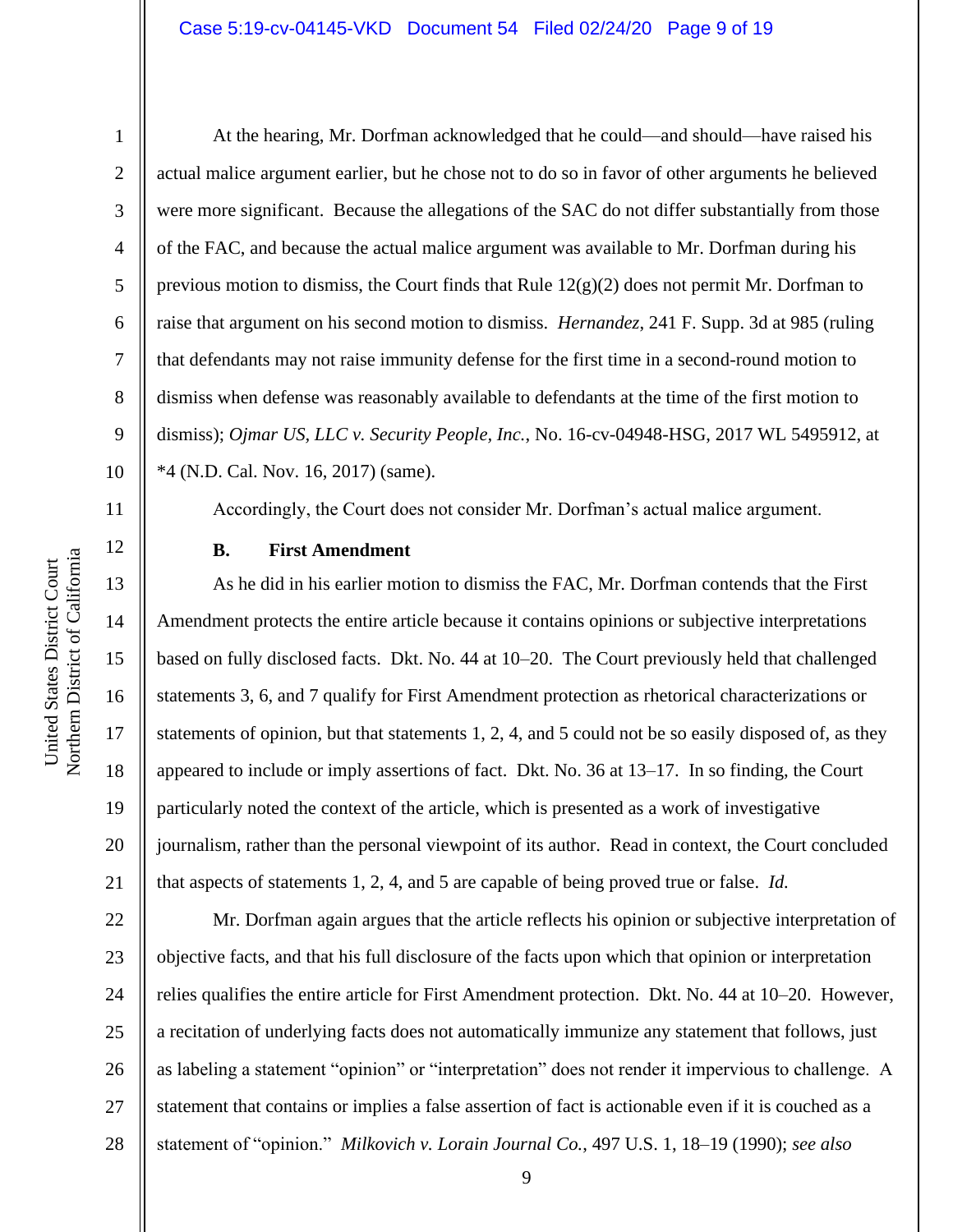*Liberman v. Fieger*, 338 F.3d 1076, 1079 (9th Cir. 2003) ("Among other protections, the First Amendment shields statements of opinion on matters of public concern that do not contain *or imply* a provable factual assumption.") (emphasis added); *Partington v. Bugliosi*, 56 F.3d 1147, 1155 (9th Cir. 1995) ("Even in contexts in which the general tenor of the work suggests that the author is expressing personal opinions, it is possible that a particular statement of opinion may imply a false assertion of objective fact and therefore fall outside the scope of the First Amendment's protection as limited by *Milkovich*.").

Following the Supreme Court's decision in *Milkovich*, the "threshold question" is "whether a reasonable factfinder could conclude that the contested statement implies an assertion of objective fact." *Gardner*, 563 F.3d at 987 (internal quotations omitted). The Ninth Circuit has adopted a three-part test for resolving this question: "(1) whether the general tenor of the entire work negates the impression that the defendant [is] asserting an objective fact, (2) whether the defendant used figurative or hyperbolic language that negates that impression, and (3) whether the statement in question is susceptible of being proved true or false." *Id.* (citing *Unelko Corp. v. Rooney*, 912 F.2d 1049, 1053 (9th Cir. 1990)).

16 17 18 19 20 21 22 23 24 25 26 27 28 Applying this test, the Court previously concluded that, although the general tenor of the article would reasonably create an expectation that it contained assertions of fact based on evidence obtained through an investigation, Mr. Dorfman's use of hyperbolic language and subjective characterizations weighed in favor of First Amendment protection for certain challenged statements. Dkt. No. 36 at 14–15. The Court reaffirms that conclusion here. Specifically, statement 3 that Mr. Joseph "may very well have stolen from little old ladies, or the sick and injured" plays off of the preceding quote from Mr. Joseph's criminal defense attorney that Mr. Joseph did not "[take] money from little old ladies," and amounts to rhetorical hyperbole. Dkt. No. 37, Ex. A at 12. Likewise, the quoted remarks of Dr. Christoffel in parts of statements 4, 5, 6, and 7 that "[t]he whole story with CBD from hop[s] is insane," that Peak Health's claims about its products are "nothing worth" and "seem to be a canard," and that a hops plant could not produce enough CBD to make a "viable product" are subjective and colorful expressions of opinion.Dkt. No. 37 ¶ 21(D)-(G).Similarly, parts of statements 1 and 2, describing the concept

1

2

3

4

5

6

7

8

9

10

11

12

13

14

15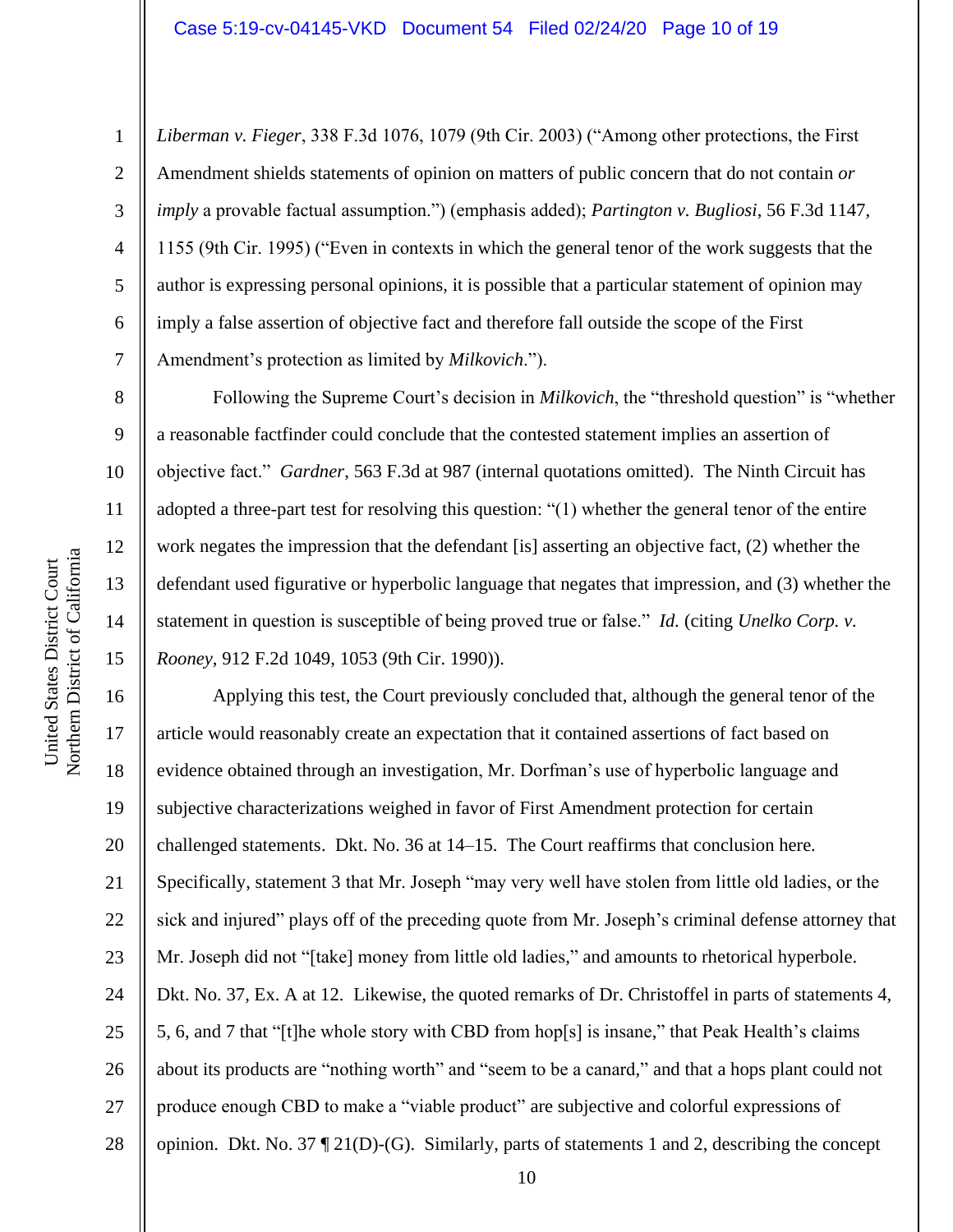of CBD from hops as "fraudulent," "dubious," and based on "plagiarized research," are also subjective statements of opinion or interpretation. *Id.* ¶ 20(A)-(B).

However, aspects of challenged statements 1, 2, 4 and 5, when read in the context of the entire article, do not receive First Amendment protection as a matter of law. As the Court explained in is earlier order, these statements at the very least imply that the CBD in Peak Health's products does not truly originate from a hops plant, and such implicit assertions are capable of being proved true or false. *Id.* at 15. Mr. Dorfman argues that even an investigative news article such as his can contain a "subjective summary of the facts presented." Dkt. No. 44 at 16 n.5. That may be so, but only if the statements are, in fact, presented as expressions of opinion or subjective interpretations of fact. They are not so presented here.

11 12 13 14 15 16 17 18 19 20 21 22 23 24 25 26 27 28 The authority on which Mr. Dorfman relies does not support a different conclusion. For example, Mr. Dorfman relies on *Chapin v. Knight-Ridder, Inc.*, 993 F.2d 1087 (4th Cir. 1993), in which the Fourth Circuit considered a newspaper article that "pointedly questioned the finances of" the plaintiff's fundraising program and "wondered aloud 'where the rest of the money goes.'" *Id.* at 1091. The Fourth Circuit held that these statements were not actionable because the article as a whole contained "expressions of uncertainty" and "a story constructed around questions, not conclusions." *Id.* at 1098. The article included favorable and unfavorable views of the plaintiff's fundraising program, "but does not ultimately adopt any particular answer as correct. From this, a reasonable reader would not be likely to conclude that one answer is true and the other false." *Id.* Likewise, in *Orr v. Argus-Press Co.*, 586 F.2d 1108 (6th Cir. 1978), on which Mr. Dorfman also relies, the Sixth Circuit considered a newspaper article concerning the plaintiff's arrest and indictment for violations of securities laws. The Sixth Circuit held that the newspaper's description of the plaintiff's activities as a "fraud" and "alleged swindle" were not actionable because such statements were characterizations that could not be proven true or false. *Id.* at 1112. By contrast, Mr. Dorfman's article does not merely raise questions about the provenance of the CBD in Peak Health's products or describe that subject in a hyperbolic or subjective matter; rather, it implicitly asserts that Peak Health falsely claims that its CBD is derived from a hops plant.

1

2

3

4

5

6

7

8

9

10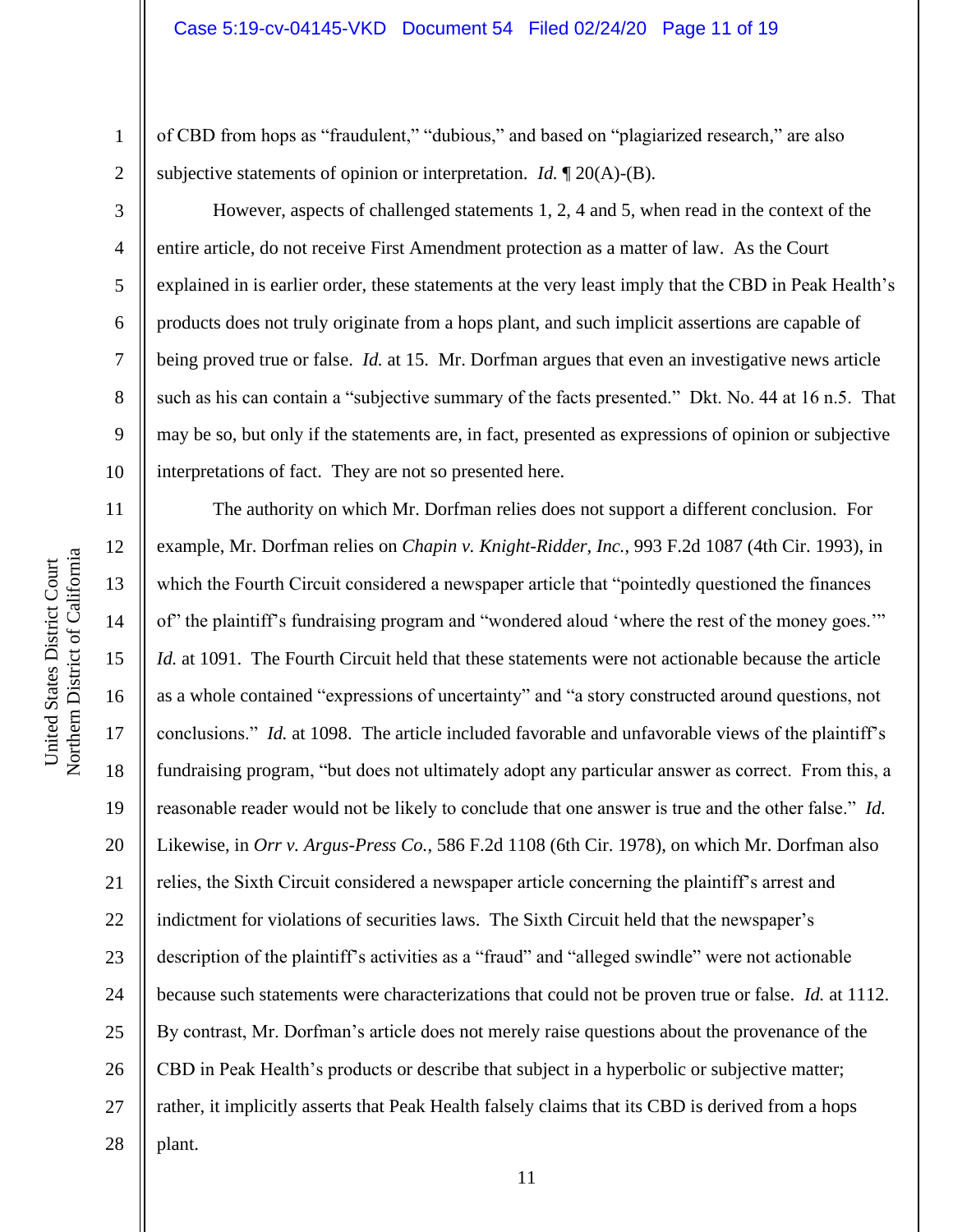2

3

4

5

6

7

8

9

11

13

14

15

17

18

19

21

Mr. Dorfman also relies on *Ayaadurai v. Floor64, Inc.*, 270 F. Supp. 3d 343 (D. Mass. 2017). In that case, the plaintiff sued the operator, editor, and writer of a website that posted several articles asserting that the plaintiff falsely claimed to be the inventor of e-mail. *Id.* at 349. The court determined that the challenged statements could not be proved true or false because whether the plaintiff actually was the inventor of e-mail depended in substantial part on the definition of "e-mail," which the parties hotly contested. *Id.* at 358–59.Here, the assertions that Peak Health challenges in statements 1, 2, 4, and 5—that the CBD in its products does not come from a hops plant—do not depend on resolution of such ambiguities.<sup>3</sup>

10 12 16 20 22 23 Mr. Dorfman stresses that Peak Health does not challenge any of the underlying facts in the article as false, but that is not an accurate characterization of Peak Health's position, and even if it were, it is not dispositive. Peak Health *does* challenge the assertion that its products do not contain CBD derived from a hops plant. Its failure to challenge other statements in the article does not compel a finding that the challenged assertion is protected. Moreover, the implied assertions in statements 1, 2, 4, and 5 are not like those in *Gardner*, where the statements at issue were clearly speculation based on the limited facts available. *See Gardner*, 563 F.3d at 988 (talk show host's challenged statements included "they're lying to you" and "Will they admit to us that they . . . went back on their word?" in response to on-air customer story). To the contrary, nothing in the article suggests that Mr. Dorfman is merely speculating. The article refers repeatedly to "evidence," which serves to bolster rather than undermine the impression that the article is a piece of investigative journalism that is intended to communicate objective statements of fact. Dkt. No. 12, Ex. A at 2, 3, 8. Considering the article's full context, the Court is not persuaded that the First Amendment protects the implied assertion of fact in challenged statements 1, 2, 4, and 5 as a matter of law.

<sup>25</sup> 26 27 <sup>3</sup> Mr. Dorfman also cites *Lassiter v. Lassiter*, 456 F. Supp. 2d 786 (E.D. Ky. 2006), but that case is inapposite. The author self-published a book during her acrimonious divorce alleging that her husband physically abused her and had affairs. The district court found that, considering its context, a reader was unlikely to expect the book to provide an objective perspective, and further found that the statements were not actionable where the author disclosed that her view was informed by rumors and circumstantial evidence, which she chose to credit. *Id.* at 882. Such a

<sup>28</sup> publication has little in common with Mr. Dorfman's purported investigative reporting.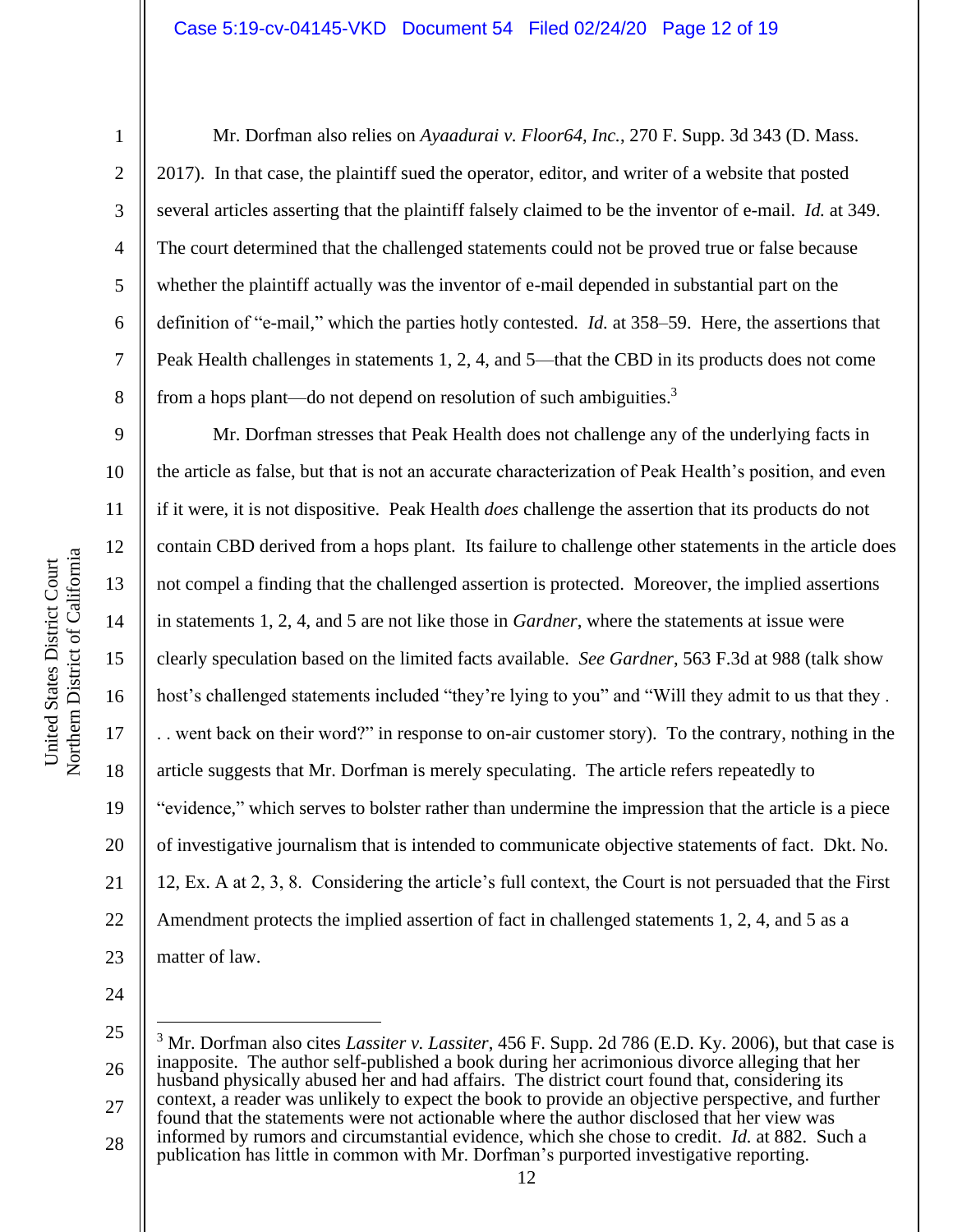2

3

4

5

6

7

8

9

10

11

12

13

14

15

United States District Court

United States District Court

16

17

Accordingly, the Court grants in part and denies in part Mr. Dorfman's motion to dismiss based on the First Amendment as follows: To the extent Peak Health's claims rely on statements 3, 6, and 7, the Court has already held that those statements are protected under the First Amendment and are not actionable. To the extent Peak Health's claims rely on the implied assertion in statements 1, 2, 4, and 5 that the CBD in Peak Health's products does not originate from a hops plant, the Court concludes that those assertions are not protected under the First Amendment as a matter of law.

# **C. Rule 9(b) Pleading Standard**

The Court previously concluded that all of Peak Health's claims sound in fraud and therefore must meet the heightened pleading standard of Rule 9(b). Dkt. No. 36 at 17–18. The FAC did not meet this standard, as Peak Health failed to plead facts showing why the challenged statements are false or misleading. *Id.* The Court's order dismissing the FAC granted Peak Health leave to amend to plead specific facts including, among other things, "[f]acts from which it can be inferred that the challenged statements in the article are false or misleading." *Id.* at 19.Mr. Dorfman contends that the SAC, like the FAC, fails to plead the necessary facts showing why the challenged statements are false or misleading, and he argues that the SAC should be dismissed on this ground. Dkt. No. 44 at 8–10.

18 19 20 21 22 23 24 25 26 27 28 The Court agrees with Mr. Dorfman. With respect to statements 1 and 2, the SAC relies on bare contradiction: the SAC excerpts the challenged statement and then alleges that the statement is false. Dkt. No. 37 ¶ 20(A) ("This statement is false because Plaintiff's discovery of cannabidiol from Kriya brand humulus is not a fraudulent one. Plaintiff's discovery of cannabidiol from Kriya brand humulus is a reality and true. Also, the discovery of cannabidol from humulus is not based on plagiarized research and it is not a deception, but it is reality."); Dkt. No. 37 ¶ 20(B) ("This statement is false because Mr. Joseph's claim to have found the world[']s first alternative source of highly-bioactive CBD through his organization, Peak Health[,] is true and is not based in deceit. Also, the press and speaking engagements and financial gain that Mr. Bomi has received is not based on deceit, but instead based on the truth. Also, the research done by Mr. Bomi was not plagiarized, as alleged by Defendant."). These conclusory denials do not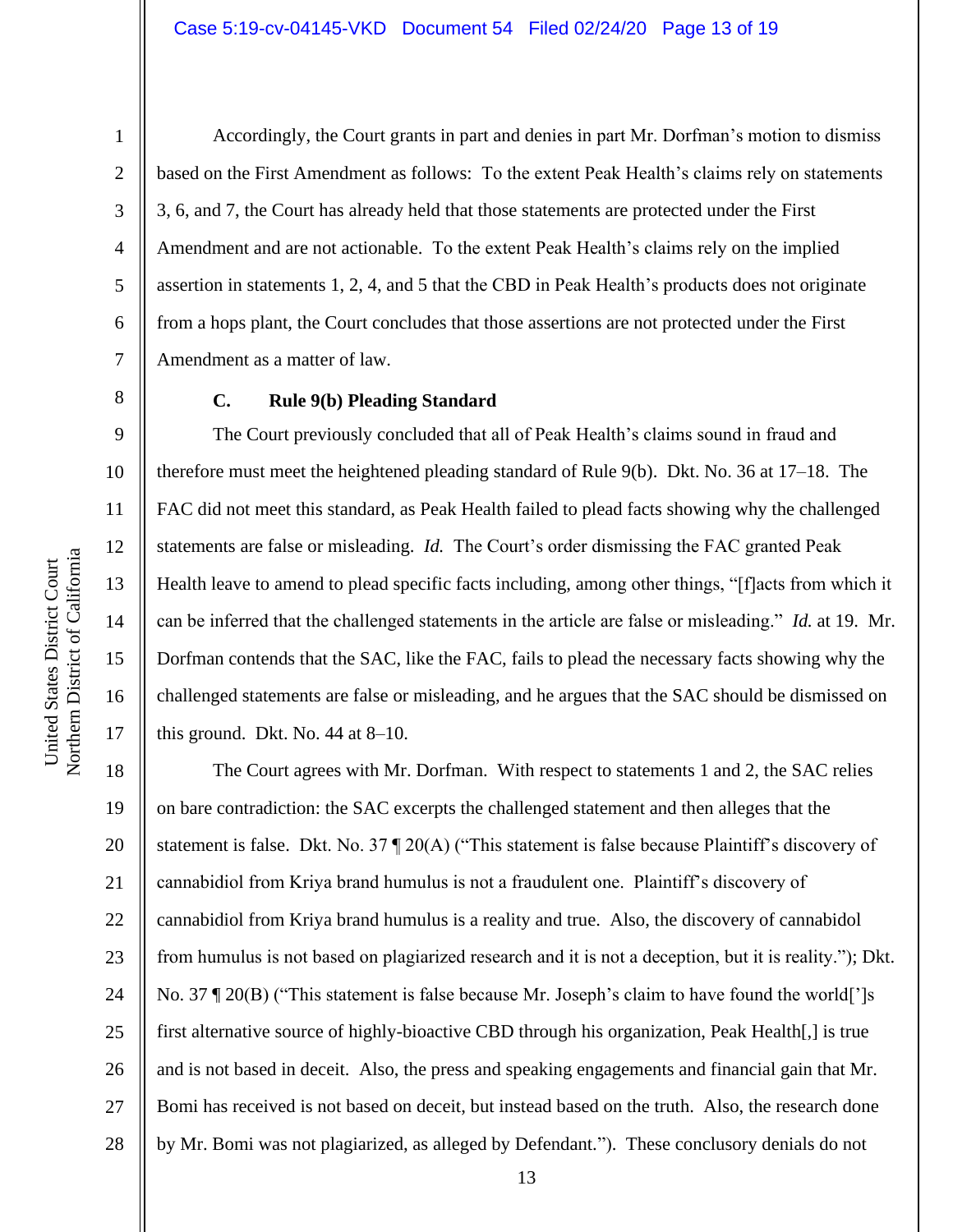### Case 5:19-cv-04145-VKD Document 54 Filed 02/24/20 Page 14 of 19

| Inited States District Court | <b>Jorthern District of California</b> |
|------------------------------|----------------------------------------|
|                              |                                        |
|                              |                                        |

1 2 3 4 5 6 7 8 9 10 11 12 13 14 15 16 17 18 19 20 21 22 23 comply with the Court's order, which required Peak Health's amended pleading to state *facts* from which it may be inferred that the challenged statements are false or misleading. Dkt. No. 36 at 19. The SAC does not plead any such facts as to statements 1 and 2. With respect to statements 4 and 5, the SAC includes the following allegations: Plaintiff had an analysis done on Kriya® humulus from a third party independent Alkemist Lab. It shows 5.359% CBD in Kriya® brand humulus and "No Detectabale [sic]" THC even at an extremely low threshold of 0.0001%. This is a significant amount of CBD and DOES make it a viable product. More significantly, a nonscheduled plant- a Humulus species contains no THC and 5.359% is remarkable. *Id.*  $\P$  21(D). When asked at the hearing whether "Kriya® brand humulus" refers to a Peak Health *product* containing CBD or to the *Humulus yunnanensis* hops plant itself, Peak Health's counsel replied that it referred to a Peak Health product, not the hops plant. Accepting that representation and all allegations in the SAC as true, the SAC's allegations do not support an inference that challenged statements 4 and 5 are false. If credited, they establish only that Peak Health's products contain CBD and no detectable THC, and that some hops plant (it is not clear which one) contains no THC. The allegations say nothing about the key assertion in dispute—i.e., whether the CBD in Peak Health's products originated from a hops plant. Indeed, the SAC's allegations are entirely consistent with the possibility that Peak Health purchased CBD from other sources and used it in its products instead of using CBD derived from a hops plant, as the article suggests. *See, e.g.*, Dkt. No. 37, Ex. A at 6 (discussing Mr. Joseph's purchases of large quantities of CBD isolate despite purportedly having his own hops manufacturing plant in India). For these reasons, the SAC does not plead facts from which it may be inferred that challenged statements 4 and 5 are false or misleading.

24 Accordingly, the Court grants Mr. Dorfman's motion to dismiss based on Peak Health's failure to meet the heightened pleading standard of Rule 9(b) with respect to statements 1, 2, 4, and 5.

25 26

### **D. Leave to Amend**

27 28 Peak Health did not include a request for leave to amend in its opposition brief but did request such leave at the hearing on Mr. Dorfman's motion to dismiss the SAC. Peak Health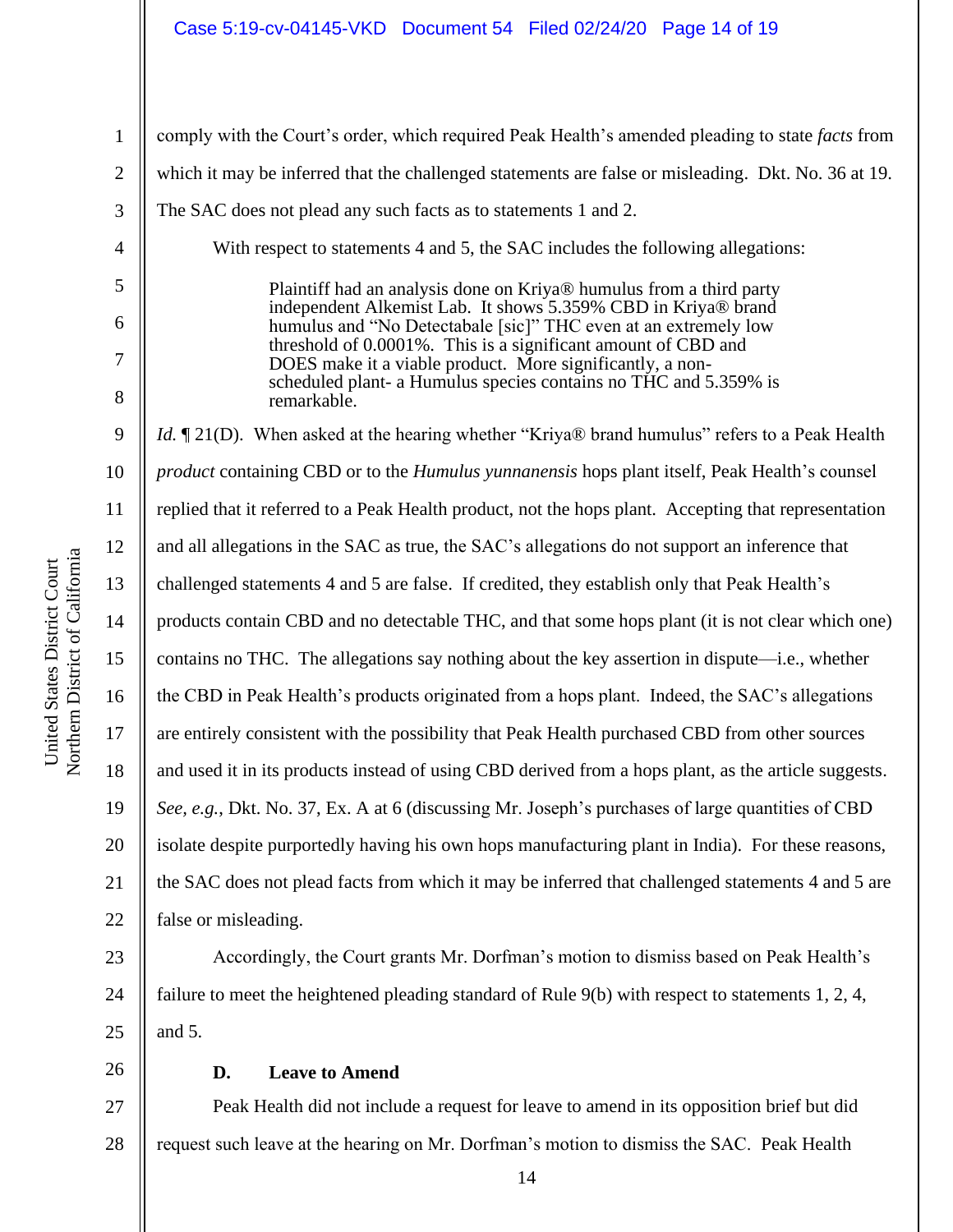asserted that it could allege that its products have been tested and that those tests revealed that its products contained CBD and no THC. But Peak Health already pled these facts in paragraph 21(D) of the SAC, and as explained above, those facts do not support an inference that the challenged statements are false. *See supra* Section IV.C.

Peak Health has already had two opportunities to amend its complaint and has been unable to satisfy Rule 9's pleading standard on both occasions. The Court's order dismissing the FAC expressly informed Peak Health that its amendment must include "[f]acts from which it can be inferred that the challenged statements in the article are false or misleading." Dkt. No. 36 at 19. As Peak Health has not explained how it would cure the deficiencies in the SAC if it were given leave to amend yet again, the Court is persuaded that leave to amend is not warranted and would be prejudicial to Mr. Dorfman. *Leadsinger, Inc. v. BMF Music Publ'g*, 512 F.3d 522, 532 (9th Cir. 2008) ("The decision of whether to grant leave to amend nevertheless remains within the discretion of the district court, which may deny leave to amend due to 'undue delay, bad faith or dilatory motive on the part of the movant, repeated failure to cure deficiencies by amendments previously allowed, undue prejudice to the opposing party by virtue of allowance of the amendment, [and] futility of amendment.'") (citing *Foman v. Davis*, 371 U.S. 178, 182 (1962)); *Gardner*, 563 F.3d at 991 (finding no abuse of discretion where district court denied plaintiffs' request to amend the FAC because plaintiffs "did not propose any new facts or legal theories for an amended complaint and therefore gave the Court no basis to allow an amendment"). Accordingly, the Court denies Peak Health's oral request for leave to amend.

21

22

23

1

2

3

4

5

6

7

8

9

10

11

12

13

14

15

16

17

18

19

20

# **V. ANTI-SLAPP MOTION TO STRIKE**

Mr. Dorfman moves to strike Peak Health's SAC pursuant to California's anti-SLAPP statute, California Code of Civil Procedure § 425.16. Dkt. No. 45.

24

# **1. Anti-SLAPP analysis**

25 26 27 28 "The analysis of an anti-SLAPP motion proceeds in two steps." *Barry v. State Bar of Cal.*, 2 Cal. 5th 318, 321 (2017) (quotation marks and citation omitted). At step one, "the court decides whether the defendant has made a threshold showing that the challenged cause of action is one arising from protected activity." *Id.* (quotation marks and citation omitted). Under the California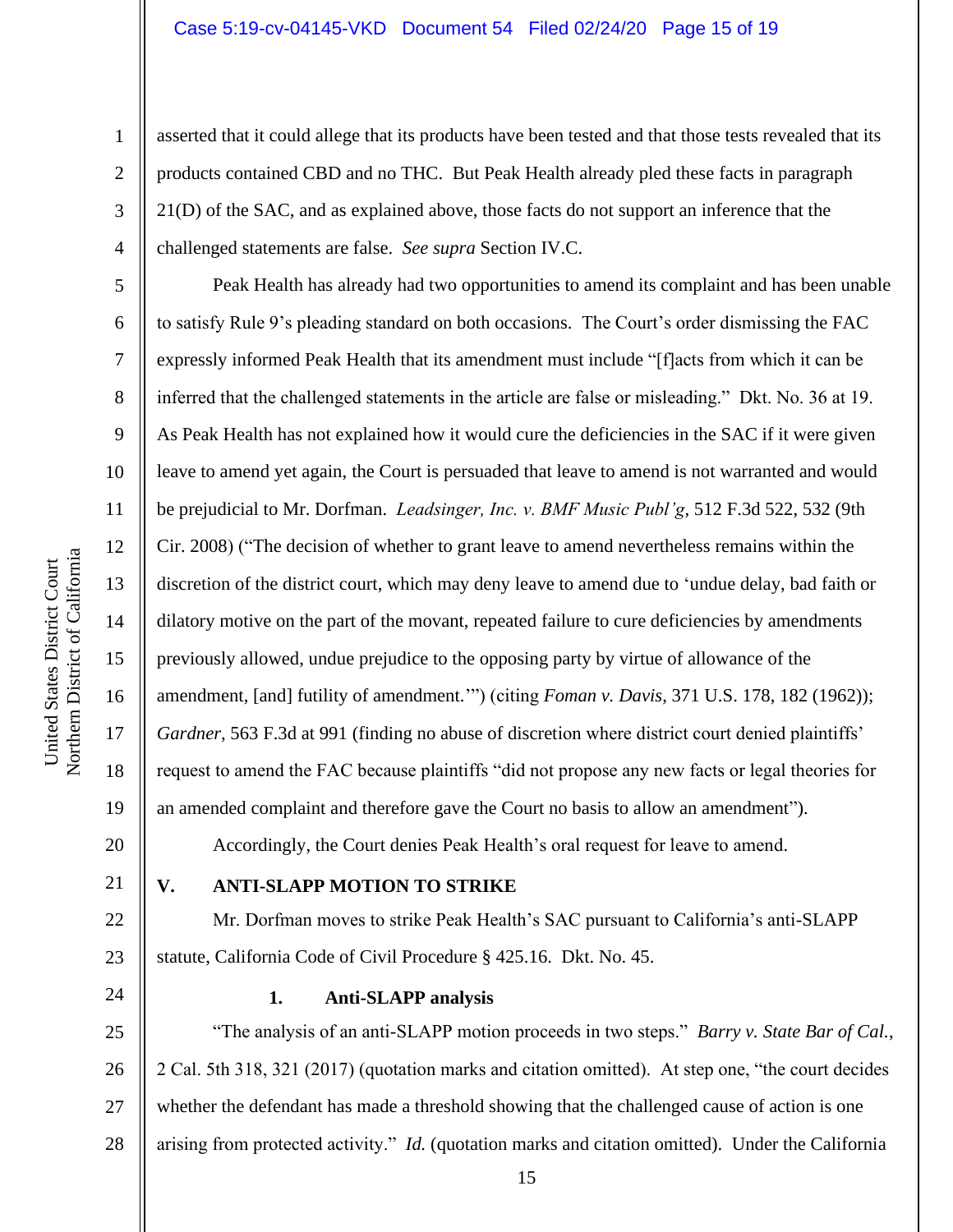anti-SLAPP statute, protected activity is "any act . . . in furtherance of [a] person's right of petition or free speech under the United States Constitution or the California Constitution in connection with a public issue," including "any written or oral statement or writing made in a place open to the public or a public forum in connection with an issue of public interest" or "any other conduct in furtherance of the exercise of . . . the constitutional right of free speech in connection with a public issue or an issue of public interest." Cal. Code Civ. Proc. § 425.16(b)(1), (e)(3)-(4).

At step two, "the burden shifts to the plaintiff to demonstrate that each challenged claim based on protected activity is legally sufficient and factually substantiated." *Id.* at 396. The Court "will review anti-SLAPP motions to strike under different standards depending on the motion's basis." *Planned Parenthood Fed. of Am., Inc. v. Center for Medical Progress*, 890 F.3d 828, 833 (9th Cir. 2018). If the plaintiff ultimately fails to meet its burden at the second step, the claim based on protected activity is stricken and "[a]llegations of protected activity supporting the stricken claim are eliminated from the complaint, unless they also support a distinct claim on which the plaintiff has shown a probability of prevailing." *Baral v. Schnitt*, 1 Cal. 5th 376, 396 (2016).

### **a. Step one**

20 22 24 Here, at step one, Mr. Dorfman argues that his article constitutes a "writing made in . . . a public forum in connection with an issue of public interest," or an act "in furtherance of the exercise of the constitutional right of free speech in connection with a public issue or an issue of public interest." Dkt. No. 45 at 8–10 (citing Cal. Civ. Proc. Code § 415.16(e)(3), (4)). Peak Health does not address this argument in its opposition brief and thus appears to concede the issue. *See* Dkt. No. 48. In any event, the article clearly meets the statutory requirement for protected activity because it is a writing made in a public forum in connection with an issue of public interest.

25 26 27 28 Mr. Dorfman's article was published on PotNetwork's news website, a publicly accessible website that purports to provide independent news about the cannabis and hemp industries. Dkt. No. 8 ¶¶ 3-4. Such sites are "public forums" for purposes of the anti-SLAPP statute. *Barrett v. Rosenthal*, 40 Cal. 4th 33, 41 n.4 (2006). Peak Health does not dispute that the quality and content

8

9

10

11

12

13

14

15

16

17

18

19

21

23

1 2 3 4 5 6 7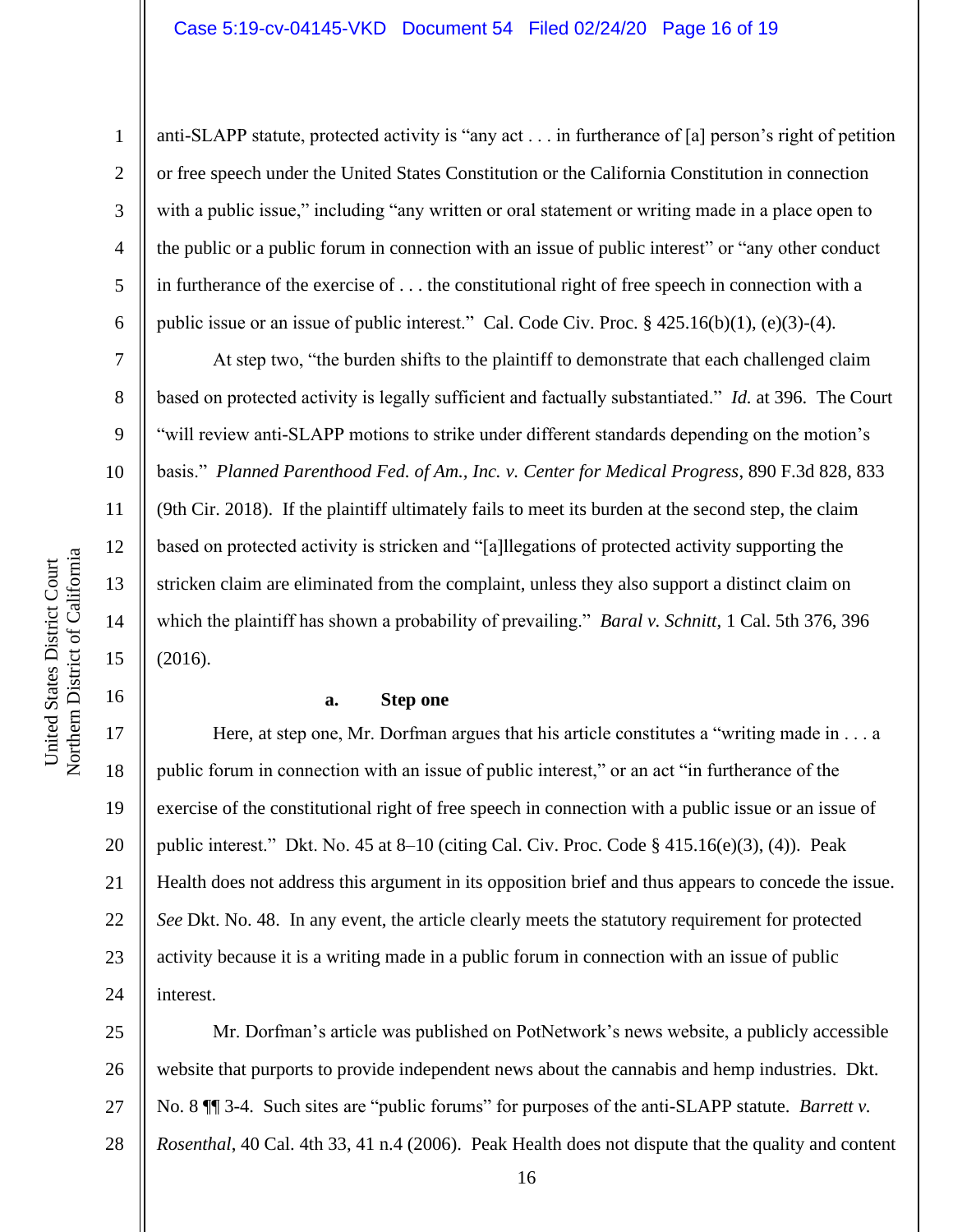### Case 5:19-cv-04145-VKD Document 54 Filed 02/24/20 Page 17 of 19

1

2

3

4

5

6

7

8

9

10

11

12

13

14

15

16

17

18

19

of its CBD products—particularly where such products are supposed to be derived from a hops plant—are matters of public interest. *Nygard, Inc. v. Uusi-Kerttula*, 159 Cal. App. 4th 1027, 1042 (2008) (quality and contents of consumer goods are matters of public interest); *Melaleuca, Inc. v. Clark*, 66 Cal. App. 4th 1344, 1363 (1998) (same); *see also Makaeff v. Trump Univ. LLC*, 715 F.3d 254, 262 (9th Cir. 2013) ("Under California law, statements warning consumers of fraudulent or deceptive business practices constitute a topic of widespread public interest, so long as they are provided in the context of information helpful to consumers.").

Accordingly, the Court finds that Mr. Dorfman has made a threshold showing that Peak Health's claims arise from protected activity within the meaning of the anti-SLAPP statute.

**b. Step two**

At step two, Peak Health has not met its burden of showing a probability of success on any of its claims. As discussed above, Peak Health has not stated claims for relief that meet the requirements of Rule 12(b)(6) or Rule 9(b), and it cannot show a probability of success on the merits. *See Planned Parenthood*, 890 F.3d at 834; *see also Vess*, 317 F.3d at 1110 (affirming district court's dismissal with prejudice under Rules 9(b) and 12(b)(6), "[t]hus, Vess cannot demonstrate a 'probability that [he] will prevail on [his] claim'"); *Resolute Forest Prods., Inc. v. Greenpeace Int'l*, 302 F. Supp. 3d 1005, 1026 (N.D. Cal. 2017) (finding because plaintiff failed to plead plausible claim under Rule 12(b)(6) standard, plaintiff could not show probability of success on the merits).

20 21 22 Accordingly, because Mr. Dorfman has shown that Peak Health's claims derive from protected activity, and Peak Health has not shown that it will probably prevail on the merits, the Court grants Mr. Dorfman's motion to strike.

23

# **2. Attorneys' fees and costs**

24 25 26 27 28 "[A] prevailing defendant on a special motion to strike shall be entitled to recover his or her attorney's fees and costs." Cal. Civ. Proc. Code § 415.16(c)(1). An award of fees and costs for a successful anti-SLAPP motion is mandatory. *Resolute Forest*, 302 F. Supp. 3d at 1016–26. If a court finally dismisses a claim without leave to amend, the court ordinarily must proceed to consider an anti-SLAPP defendant's claim for attorneys' fees. *See Collins v. Allstate Indemnity*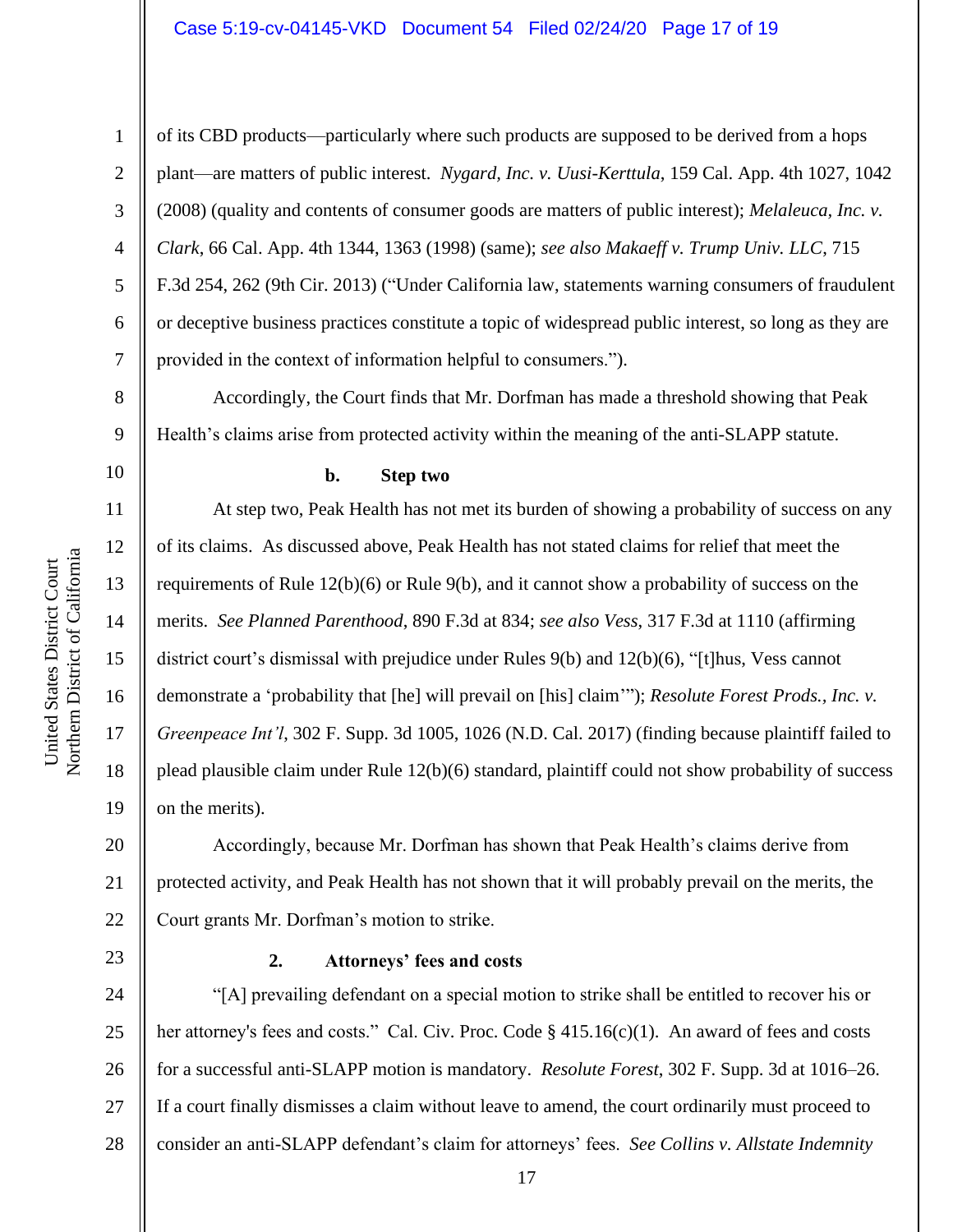*Co.*, 428 F. App'x 688, 690 (9th Cir. 2011) (finding district court erred in dismissing anti-SLAPP motion as moot after dismissing complaint under Rule 12(b)(6) without leave to amend); *ITN Flix, LLC v. Hinojosa*, 686 F. App'x 441, 445–46 (9th Cir. 2017) ("[I]f the district court grants the anti-SLAPP motion, it should consider whether attorney's fees are proper and it should do so even if it also grants a motion to dismiss."); *Robinson v. Alameda Cty.*, 875 F. Supp. 2d 1029, 1046 (N.D. Cal. 2012) (proceeding to anti-SLAPP analysis "[b]ecause the issue of attorney fees and costs is not rendered moot by a dismissal").

The Court has dismissed all of Peak Health's claims without leave to amend under Rule 12(b)(6) and 9(b) and has also stricken Peak Health's claims under the anti-SLAPP statute. Mr. Dorfman is therefore entitled to recover the attorneys' fees and costs he incurred in moving to strike the claims on which he prevailed. *Resolute Forest*, 302 F. Supp. at 1027 (citing *Choyce v. SF Bay Area Indep. Media Ctr.*, No. 13-CV-01842-JST, 2013 WL 6234628, at \*10 (N.D. Cal. Dec. 2, 2013)). At this time, the Court reserves judgment regarding whether an award may encompass fees and costs incurred with respect to Mr. Dorfman's first motion to strike as well as his second. *See Manufactured Home Communities, Inc. v. Cty. of San Diego*, 655 F.3d 1171, 1181 (9th Cir. 2011) (affirming district court's award of attorneys' fees on first and second anti-SLAPP motion, where initial motion "laid the groundwork" for a successful second motion after remand and was "integral" in achieving defendants' objective).

19 20 21 22 23 24 On or before **March 9, 2020**, Mr. Dorfman may file a motion not to exceed 10 pages in support of his request for an award of attorneys' fees and costs. Such motion must be supported by a declaration or other evidence establishing the amount of fees and costs requested.<sup>4</sup> Peak Health may file a response to Mr. Dorfman's motion, not to exceed 10 pages, no later than 14 days following Mr. Dorfman's motion. No reply brief is permitted. Alternatively, the parties may stipulate to the amount of attorneys' fees and costs and so advise the Court by **March 9, 2020**.

25 26

1

2

3

4

5

6

7

8

9

10

11

12

13

14

15

16

17

<sup>27</sup> 28 <sup>4</sup> If Mr. Dorfman wishes to rely on billing statements to support the attorneys' fees claimed, and if those statements would reveal privileged information, he may lodge such statements with the Court for in camera review and file a notice of lodging.